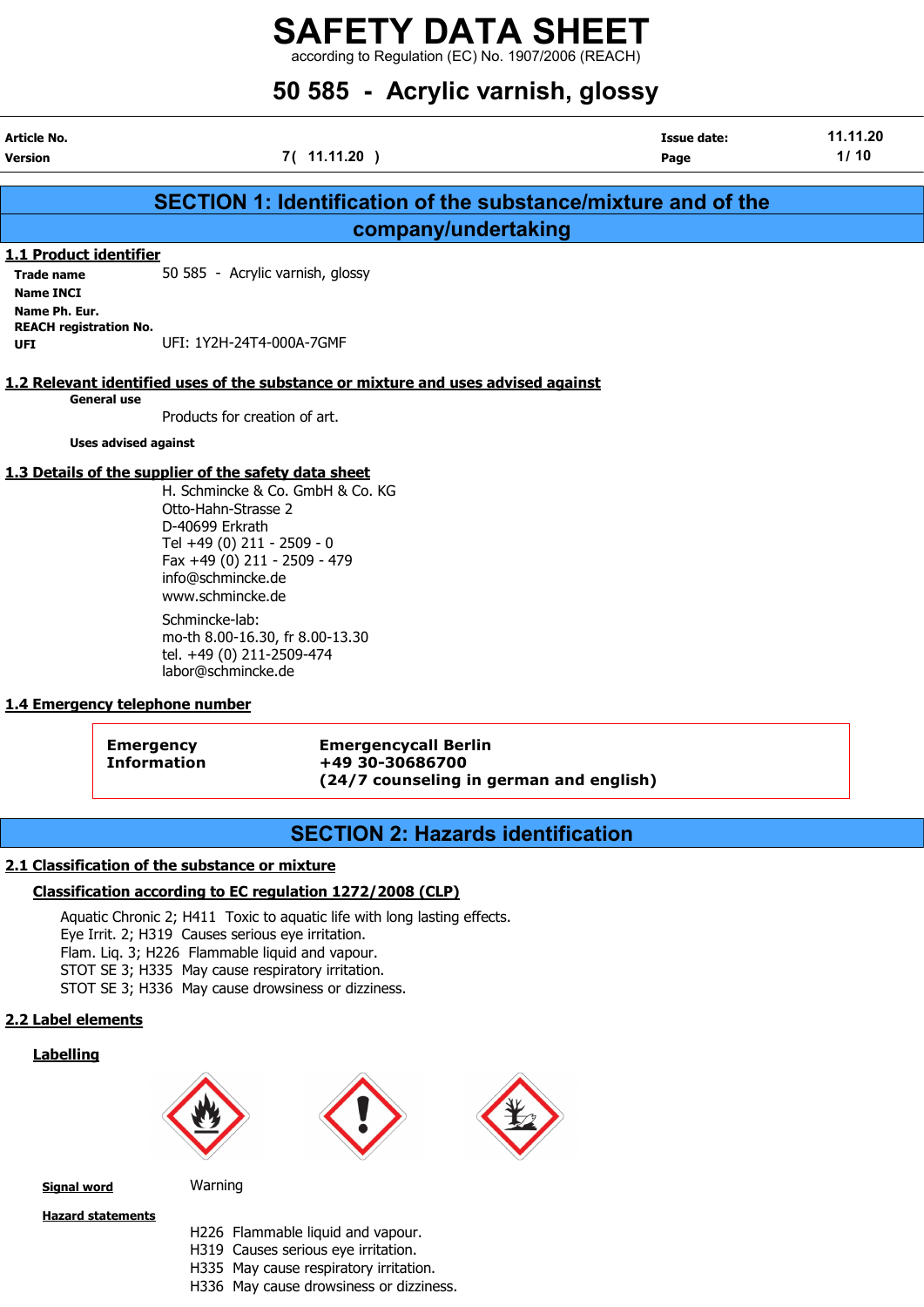according to Regulation (EC) No. 1907/2006 (REACH)

# 50 585 - Acrylic varnish, glossy

| Article No.<br><b>Version</b>          | 7(11.11.20)                                                                                                                                                                                                                                                                                                                                                                                                                                                                                                | <b>Issue date:</b><br>Page | 11.11.20<br>2/10 |
|----------------------------------------|------------------------------------------------------------------------------------------------------------------------------------------------------------------------------------------------------------------------------------------------------------------------------------------------------------------------------------------------------------------------------------------------------------------------------------------------------------------------------------------------------------|----------------------------|------------------|
|                                        | H411 Toxic to aquatic life with long lasting effects.                                                                                                                                                                                                                                                                                                                                                                                                                                                      |                            |                  |
| <b>Safety precautions</b>              | P102 Keep out of reach of children.<br>P210 Keep away from heat, hot surfaces, sparks, open flames and other ignition sources. No<br>smoking.<br>P261 Avoid breathing vapours.<br>P273 Avoid release to the environment.<br>P303+P361+P353 IF ON SKIN (or hair): Take off immediately all contaminated clothing. Rinse<br>skin with water/or shower.<br>P305+P351+P338 IF IN EYES: Rinse cautiously with water for several minutes. Remove contact<br>lenses, if present and easy to do. Continue rinsing. |                            |                  |
| <b>Hazard components for labelling</b> |                                                                                                                                                                                                                                                                                                                                                                                                                                                                                                            |                            |                  |
| <b>Text for labelling (CLP)</b>        | Repeated exposure may cause skin dryness or cracking. (EUH066)                                                                                                                                                                                                                                                                                                                                                                                                                                             |                            |                  |

Contains Alkylmethycrylate. May produce an allergic reaction. (EUH208)

# 2.3 Other hazards

# SECTION 3: Composition / information on ingredients

# 3.1 Substances

## Chemical characterisation

acrylic resin White spirit Alcohol CAS-Number EINECS / ELINCS / NLP EU index number Customs tariff number REACH registration No. RTECS-no. Hazchem-Code CI-Number

# 3.2 Mixtures

solvent naphtha (petroleum), light, aromatic: 25 - 50 % naphta (petroleum), hydrotreated heavy: 25 - 50 % CAS: 64742-95-6 CAS: 64742-48-9 REACH: 01-2119455851-35 REACH: 01-2119463258-33-xxx Aquatic Chronic 2; H411 / Asp. Tox. 1; H304 / -; EUH066 Asp. Tox. 1; H304 / -; EUH066 / Flam. Liq. 3; H226 / / Flam. Lig. 3; H226 / STOT SE 3; H335 / STOT SE 3; STOT SE 3; H336 H336

## Substance 3

butan-1-ol: 1,0 - 2,5 % CAS: 71-36-3 REACH: 01-2119484630-38-xxxx Acute Tox. 4; H302 / Eye Dam. 1; H318 / Flam. Liq. 3; H226 / STOT SE 3; H335 / STOT SE 3; H336 / Skin Irrit. 2; H315

# Substance 1 and 2 Substance 2 and 3 Substance 2 and 3 Substance 2 and 3 Substance 2 and 3 Substance 2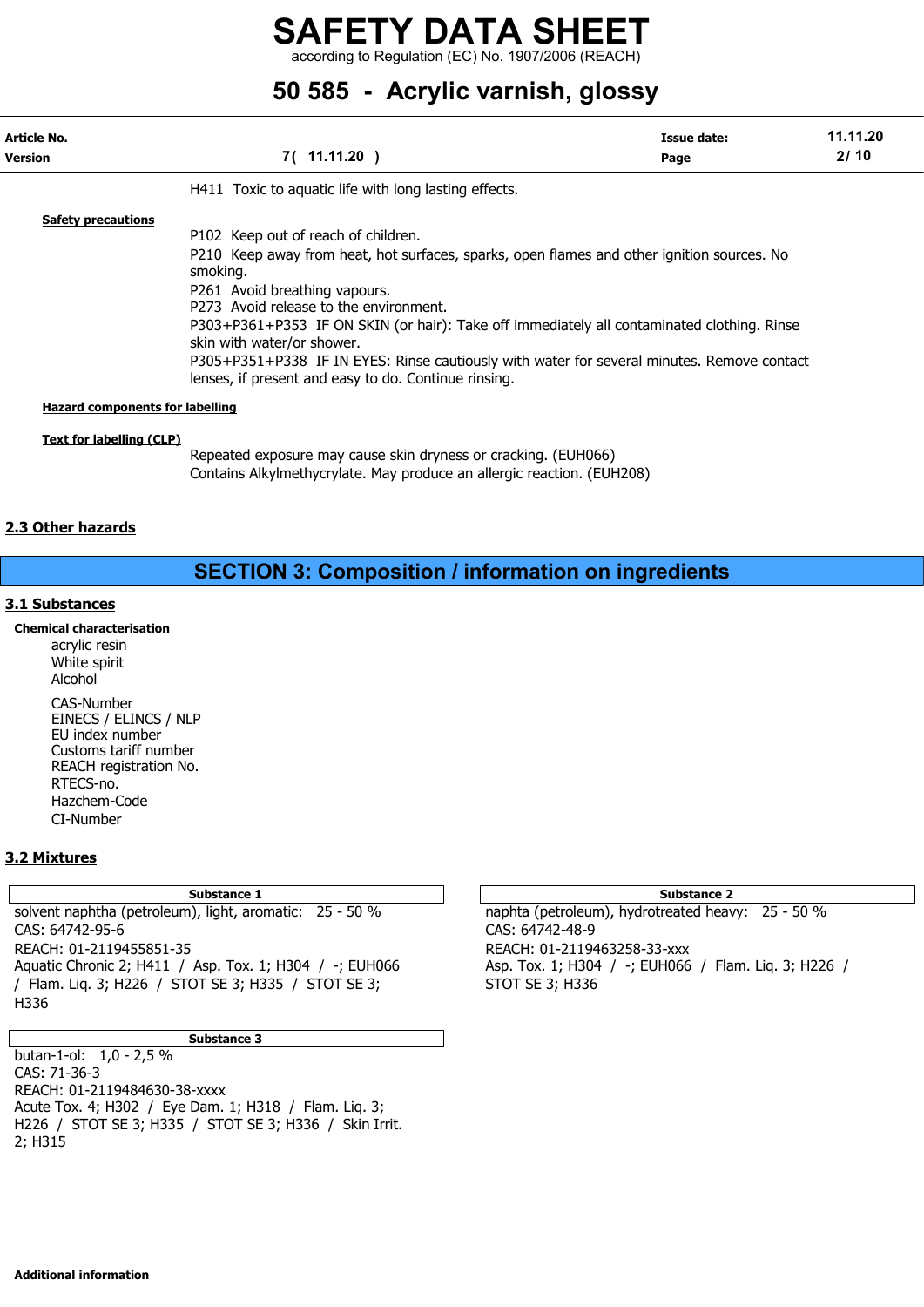$\frac{1}{100}$  to Regulation (EC) No. 1907/2006 (REAC

# 50 585 - Acrylic varnish, glossy

| Article No. |             | <b>Issue date:</b> | 11.11.20 |
|-------------|-------------|--------------------|----------|
| Version     | 7( 11.11.20 | Page               | 3/10     |

# SECTION 4: First aid measures

# 4.1 Description of first aid measures

## General information

If you feel unwell, seek medical advice (show the label where possible).

## In case of inhalation

Provide fresh air. Seek medical attention if problems persist.

## In case of skin contact

Remove residues with soap and water. In case of skin irritation, consult a physician.

#### After eye contact

If product gets into the eye, keep eyelid open and rinse immediately with large quantities of water, for at least 10 - 15 minutes. Seek medical attention if irritation persists.

#### After swallowing

Rinse mouth with water. Seek medical treatment in case of troubles.

# 4.2 Most important symptoms and effects, both acute and delayed

# 4.3 Indication of any immediate medical attention and special treatment needed

Caution if victim vomits: Risk of aspiration!

# SECTION 5: Firefighting measures

# 5.1 Extinguishing media

## Suitable extinguishing media

Co-ordinate fire-fighting measures to the fire surroundings.

# Extinguishing media which must not be used for safety reasons

strong water jet

# 5.2 Special hazards arising from the substance or mixture

In case of fire may be liberated: Carbon monoxide and carbon dioxide

# 5.3 Advice for firefighters

Special protective equipment for firefighters Use appropriate respiratory protection.

Additional information

# SECTION 6: Accidental release measures

# 6.1 Personal precautions, protective equipment and emergency procedures

Avoid contact with skin, eyes, and clothing.

# 6.2 environmental precautions

Discharge into the environment must be avoided.

#### 6.3 Methods and material for containment and cleaning up Methods for cleaning up

Collect spilled material using paper towels and dispose.

# Additional information

# 6.4 Reference to other sections

Dispose of waste according to applicable legislation.

# SECTION 7: Handling and storage

# 7.1 Precautions for safe handling

# Advices on safe handling

Handle in accordance with good industrial hygiene and safety practice.

# Precautions against fire and explosion

No special measures are required.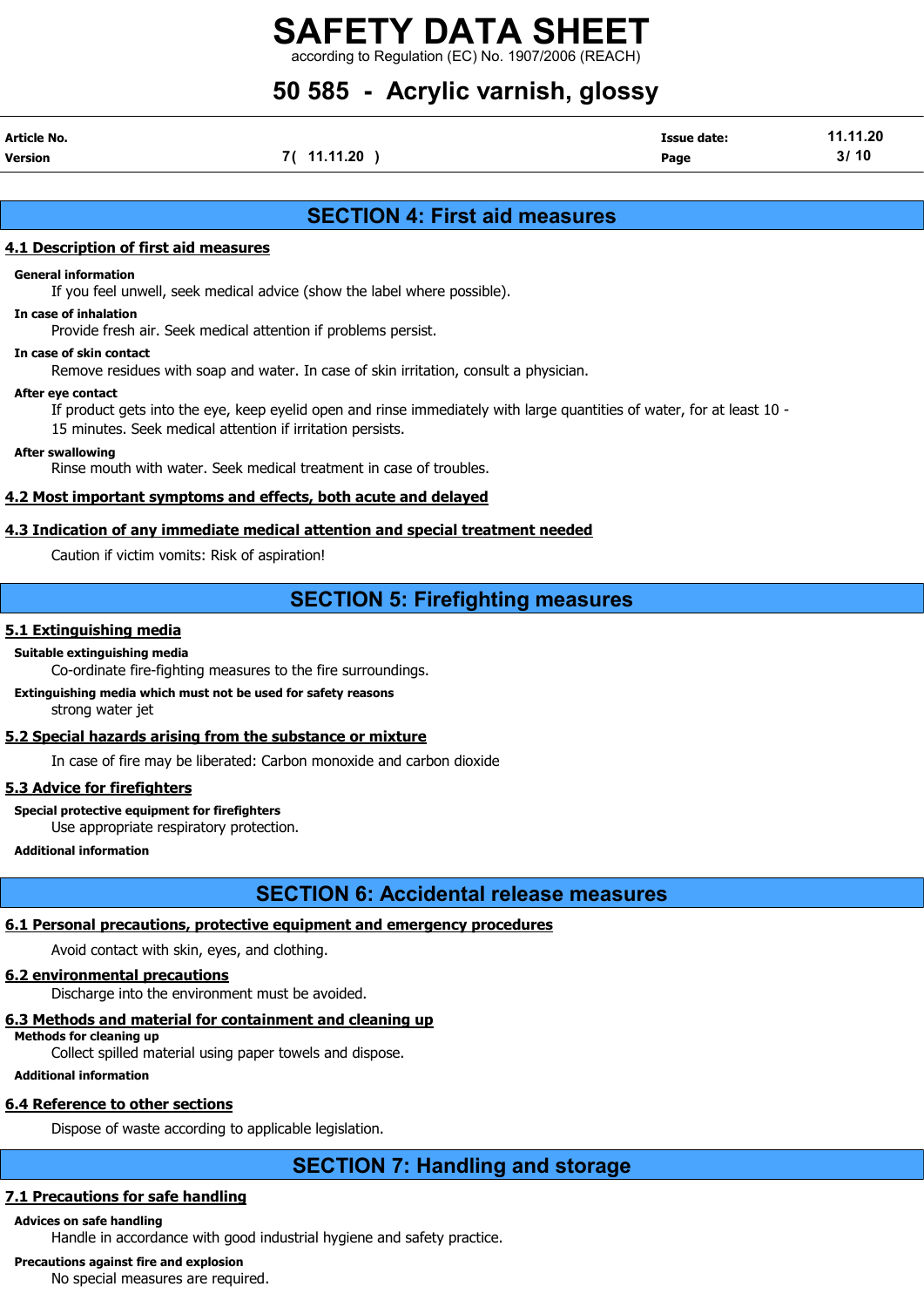according to Regulation (EC) No. 1907/2006 (REACH)

# 50 585 - Acrylic varnish, glossy

| Article No. |             | <b>Issue date:</b> | 11.11.20 |
|-------------|-------------|--------------------|----------|
| Version     | 7( 11.11.20 | Page               | 4/10     |

## 7.2 Conditions for safe storage, including any incompatibilities

Requirements for storerooms and containers

# Hints on joint storage

#### Storage class Further details

Protect from frost and exposure to sun.

# 7.3 Specific end use(s)

# SECTION 8: Exposure controls/personal protection

## 8.1 Control parameters

64742-95-6 solvent naphtha (petroleum), light, aromatic

| DEU<br>WEL    |                                        | $50,000$ mg/m <sup>3</sup>  | 2(II); AGS     |
|---------------|----------------------------------------|-----------------------------|----------------|
| 64742-48-9    | naphta (petroleum), hydrotreated heavy |                             |                |
| DEU<br>WEL    |                                        | $300,000$ mg/m <sup>3</sup> | DFG            |
| $71 - 36 - 3$ | butan-1-ol                             |                             |                |
| DEU<br>WEL    |                                        | $100,000$ $mL/m^3$          |                |
| DEU<br>WEL    |                                        | $310,000$ mg/m <sup>3</sup> | $1(I);$ DFG, Y |

#### DNEL overview

#### 64742-95-6 solvent naphtha (petroleum), light, aromatic

| DNEL worker   | Long-term - inhalation, system | 150,00000 | mq/m <sup>3</sup> |
|---------------|--------------------------------|-----------|-------------------|
| DNEL worker   | Long-term - dermal, local effe | 25,00000  | mg/kg bw/day      |
| DNEL Consumer | Long-term - oral, systemic eff | 11,00000  | mg/kg bw/day      |
| DNEL Consumer | Long-term - inhalation, system | 32,00000  | $m\alpha/m^3$     |
| DNEL Consumer | Long-term - dermal, systemic e | 11,00000  | mg/kg bw/day      |

## DNEL overview

64742-48-9 naphta (petroleum), hydrotreated heavy

| DNEL worker   | Long-term - inhalation, system | 1500,00000 | $\text{ma/m}^3$ |
|---------------|--------------------------------|------------|-----------------|
| DNEL worker   | Long-term - dermal, systemic e | 300,00000  | mg/kg bw/day    |
| DNEL Consumer | Long-term - oral, systemic eff | 300,00000  | mg/kg bw/day    |

### DNEL overview

71-36-3 butan-1-ol

| DNEL worker   | Long-term - inhalation, system | 55,00000  | $\text{ma/m}^3$   |
|---------------|--------------------------------|-----------|-------------------|
| DNEL Consumer | Long-term - oral, systemic eff | 3,12500   | mg/kg bw/day      |
| DNEL Consumer | Long-term - inhalation, system | 310,00000 | ma/m <sup>3</sup> |

#### PNEC overview

71-36-3 butan-1-ol

| PNEC soil                      | 0,01500    | mg/kg |
|--------------------------------|------------|-------|
| PNEC aquatic, freshwater       | 0,08200    | mq/L  |
| PNEC aquatic, marine water     | 0,00820    | mq/L  |
| PNEC soil, freshwater          | 0,17800    | mq/kg |
| PNEC soil, marine water        | 0,01780    | mq/kg |
| NEC sewage treatment plant (S) | 2476,00000 | mq/L  |

# Biological limit values: overview

| $-$<br>$\sim$<br>$\sim$<br>.<br>$\sim$                            | 74 | - הר  | bu<br>υı<br>ы |          |  |
|-------------------------------------------------------------------|----|-------|---------------|----------|--|
| ◡⊥<br>◡⊥◟<br><u>UIII L</u><br><b>UANUUULU</b><br><b>TIM</b><br>◡∸ |    | urine | ena           | 10,00000 |  |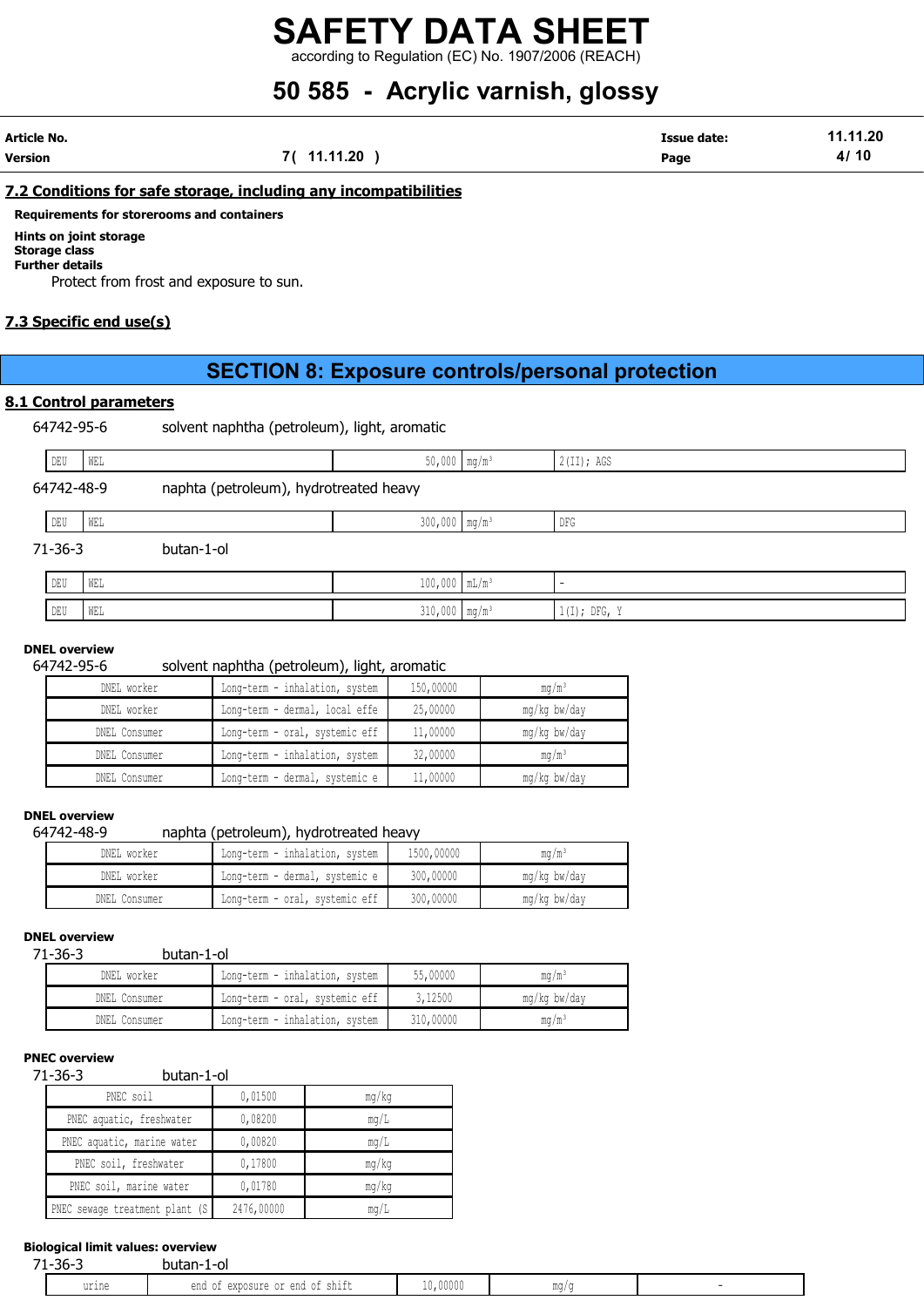according to Regulation (EC) No. 1907/2006 (REACH)

# 50 585 - Acrylic varnish, glossy

| Article No.<br>Version |       | 11.11.20          |         |      | <b>Issue date:</b><br>Page | 11.11.20<br>5/10 |
|------------------------|-------|-------------------|---------|------|----------------------------|------------------|
|                        | urine | before next shift | 2,00000 | mq/c | . .                        |                  |

# 8.2 Exposure controls

# Occupational exposure controls

## Respiratory protection

With correct and proper use, and under normal conditions, breathing protection is not required. Respiratory protection must be worn whenever the WEL levels have been exceeded.

Particle filter device (DIN EN 143) Use filter type A (= against vapours of organic substances)

### Hand protection

Protective gloves

Qualified materials: Nitrile rubber

Layer thickness > 0,35 mm

Breakthrough time > 480 min

Ultranitril 492 - MAPA GmbH, Industriestraße 21- 25, D-27404 Zeven, Internet: www.mapa-pro.de

All information was derived in accordance with EU directive 89/686/EWG and the resultant EN 374 in cooperation with MAPA GmbH. This recommendation applies exclusively to the product and use named in Section 1. In the event of commingling or deviating conditions, contact the suppliers of CE-approved gloves. This information is abased on our current state of knowledge and describes the security standards applicable to our product for the purpose provided.

## Eye protection

**Goggles** 

## Body protection

Wear suitable protective clothing. Wash contaminated clothing prior to re-use.

## General protection and hygiene measures

Handle in accordance with good industrial hygiene and safety practice. Wash hands thoroughly after handling.

# SECTION 9: Physical and chemical properties

# 9.1 information on basic physical and chemical properties

| Form         | liauid            |
|--------------|-------------------|
| Colour       | colourless, clear |
| <b>Odour</b> | white spirit      |

|                                        | min                | max                 |       |
|----------------------------------------|--------------------|---------------------|-------|
| Initial boiling point and              |                    |                     |       |
| boiling range                          |                    |                     |       |
| Melting point/freezing point           |                    |                     |       |
| Flash point/flash point range          | $6^{\circ}$ C      | $6^{\circ}$ C       |       |
| <b>Flammability</b>                    |                    |                     |       |
| <b>Ignition temperature</b>            |                    |                     |       |
| <b>Auto-ignition temperature</b>       |                    |                     |       |
| <b>Explosion limits</b>                |                    |                     |       |
| <b>Refraction index</b>                |                    |                     |       |
| <b>PH</b>                              | $\overline{ }$     | 8                   |       |
| <b>Viscosity</b>                       | 24 mPa.s           | 24 mPa.s            |       |
| <b>Viscosity</b>                       | $0 \text{ m}^2$ /s | 0 m <sup>2</sup> /s | 40 °C |
| Vapour pressure                        |                    | 0 kPa               |       |
| <b>Density</b>                         |                    | 0,88 g/ml           | 20 °C |
| Partition coefficient: n-octanol/water |                    |                     |       |

Danger of explosion

# 9.2 Other information

# SECTION 10: Stability and reactivity

# 10.1 Reactivity

Product is stable under normal storage conditions.

# 10.2 Chemical stability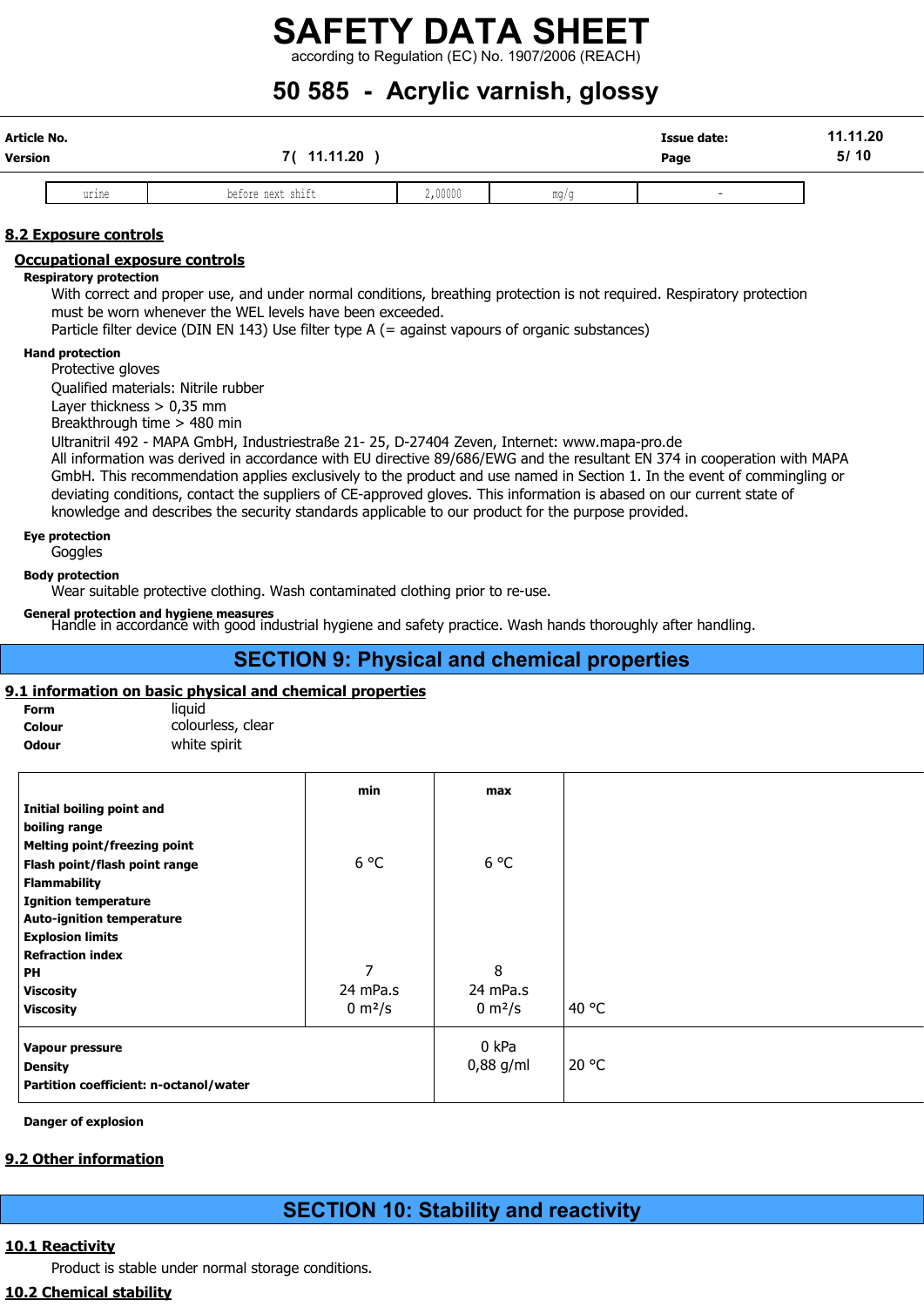according to Regulation (EC) No. 1907/2006 (REACH)

# 50 585 - Acrylic varnish, glossy

| Article No. |          | <b>Issue date:</b> | 11.11.20 |
|-------------|----------|--------------------|----------|
| Version     | 11.11.20 | Page               | 10<br>6/ |

## 10.3 Possibility of hazardous reactions

10.4 Conditions to avoid

Protect from frost and exposure to sun.

# 10.5 Incompatible materials

strong oxidizing agents

# 10.6 Hazardous decomposition products

Hazardous vapours may form during fires.

# SECTION 11: Toxicological information

# 11.1 Information on toxicological effects

# Toxicological tests

64742-95-6 solvent naphtha (petroleum), light, aromatic

| oral       | LD50 | Rat | 2000,00000 | mg/kg |      |
|------------|------|-----|------------|-------|------|
| inhalative | LC50 | Rat | 10,20000   | mq/L  | (4h) |
| dermal     | LD50 | Rat | 2000,00000 | mg/kg |      |

#### Toxicological tests

# 64742-48-9 naphta (petroleum), hydrotreated heavy

| $\sim$<br>OTQT | LD50 | <b>TIMA</b> | 5000,00000 | ma/ka |  |
|----------------|------|-------------|------------|-------|--|
| dermal         | LD50 | Rabbit      | 5000,00000 | mg/kg |  |

# Toxicological tests

71-36-3 butan-1-ol

| oral       | LD50 | na i   | 1000,00000 | mg/kg |           |
|------------|------|--------|------------|-------|-----------|
| inhalative | LC50 | na i   | 17,76000   | mq/L  | 4h<br>711 |
| dermal     | LD50 | Rabbit | 2000,00000 | mg/kg |           |

#### Acute toxicity

No data available

In case of inhalation

No data available

#### After swallowing

No data available

In case of skin contact

No data available

After eye contact

No data available

# Practical experience

# General remarks

# SECTION 12: Ecological information

# 12.1 Toxicity

#### Ecotoxicological effects

64742-95-6 solvent naphtha (petroleum), light, aromatic

| LC50 | tısh                           | 9,20000 | ma/L | (96h) |
|------|--------------------------------|---------|------|-------|
| EC50 | Alqae                          | 2,60000 | mq/L | '72h  |
| EC50 | Daphnia magna (Big water flea) | 3,20000 | mq/L | (48h) |

#### Ecotoxicological effects

64742-48-9 naphta (petroleum), hydrotreated heavy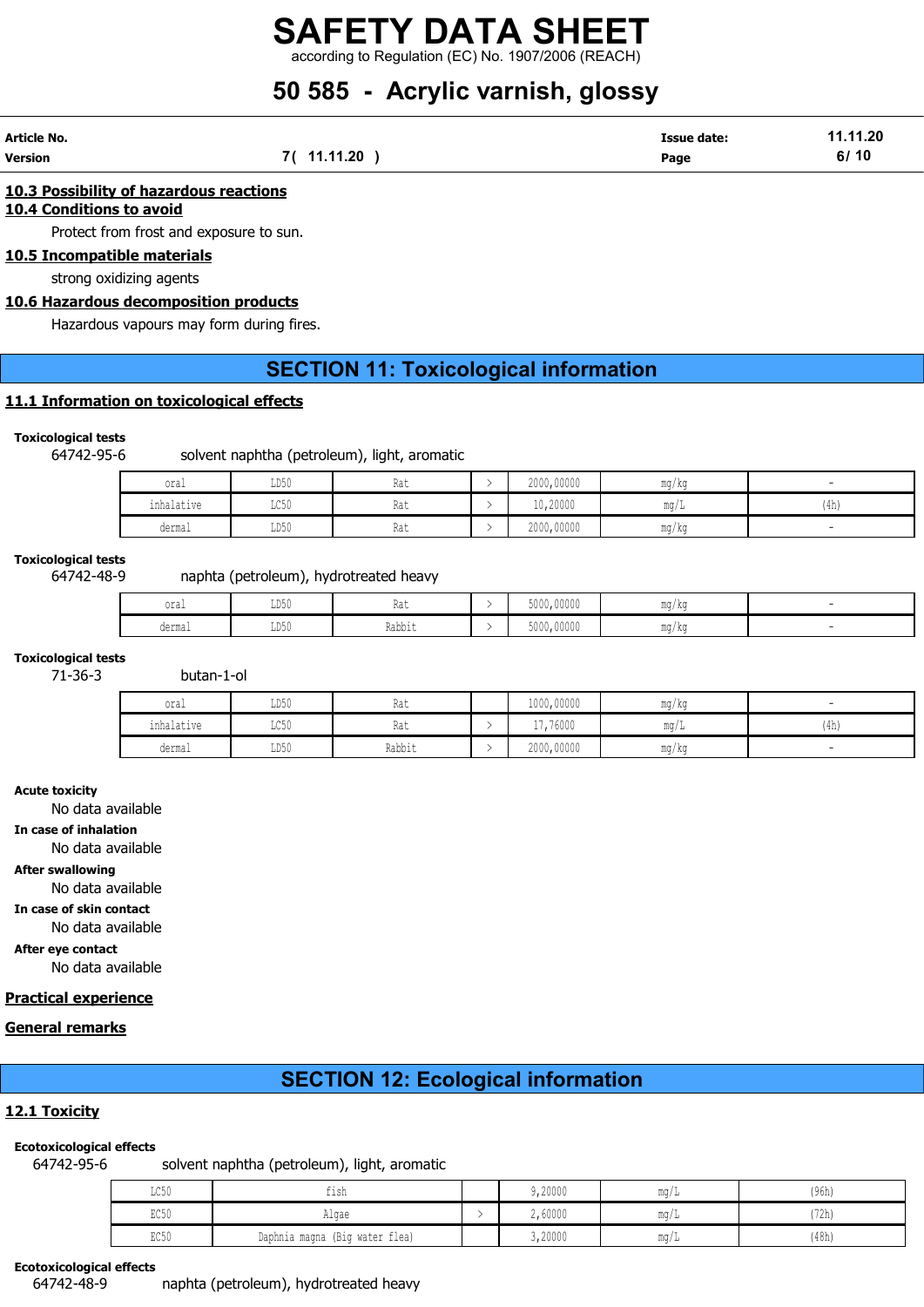according to Regulation (EC) No. 1907/2006 (REACH)

# 50 585 - Acrylic varnish, glossy

| Article No.<br>Version |      | 7(11.11.20                     |            | <b>Issue date:</b><br>Page | 11.11.20<br>7/10 |
|------------------------|------|--------------------------------|------------|----------------------------|------------------|
|                        | LC50 | tısh                           | 1000,00000 | mq/L                       | (96h)            |
|                        | EC50 | Daphnia magna (Big water flea) | 1000,00000 | mq/L                       | (48h)            |

#### Ecotoxicological effects

71-36-3 butan-1-ol

| LC50 | Pimephales promelas (fathead minnow) | 1376,00000 | $\text{max}/1$ | (96h) |
|------|--------------------------------------|------------|----------------|-------|
| EC50 | Selenastrum capricornutum            | 225,00000  | ma/l           | (96h) |
| EC50 | Daphnia magna (Big water flea)       | 1328,00000 | ma/l           | (48h) |
| NOEC | Daphnia magna (Big water flea)       | 4,10000    | $\text{max/L}$ | (21d) |

### Aquatic toxicity Water Hazard Class 2 WGK catalog number General information

## 12.2 Persistence and degradability

Further details Product is partially biodegradable. Oxygen demand

# 12.3 Bioaccumulative potential

Bioconcentration factor (BCF) Partition coefficient: n-octanol/water

#### 12.4 Mobility in soil

No data available

#### 12.5 Results of PBT and vPvB assessment

No data available

#### 12.6 Other adverse effects

General information

# SECTION 13: Disposal considerations

#### 13.1 Waste treatment methods

## Product

Waste key number

080111 Waste paint and varnish containing organic solvents or other dangerous substances Recommendation

#### Contaminated packaging

Waste key number Recommendation

Non-contaminated packages may be recycled. Handle contaminated packages in the same way as the substance itself.

# Additional information

# SECTION 14: Transport information

# 14.1 UN number

1263

# 14.2 UN proper shipping name

ADR, ADN Paint related material IMDG, IATA PAINT RELATED MATERIAL

# 14.3 Transport hazard class(es)

ADR, ADN 3 IMDG 3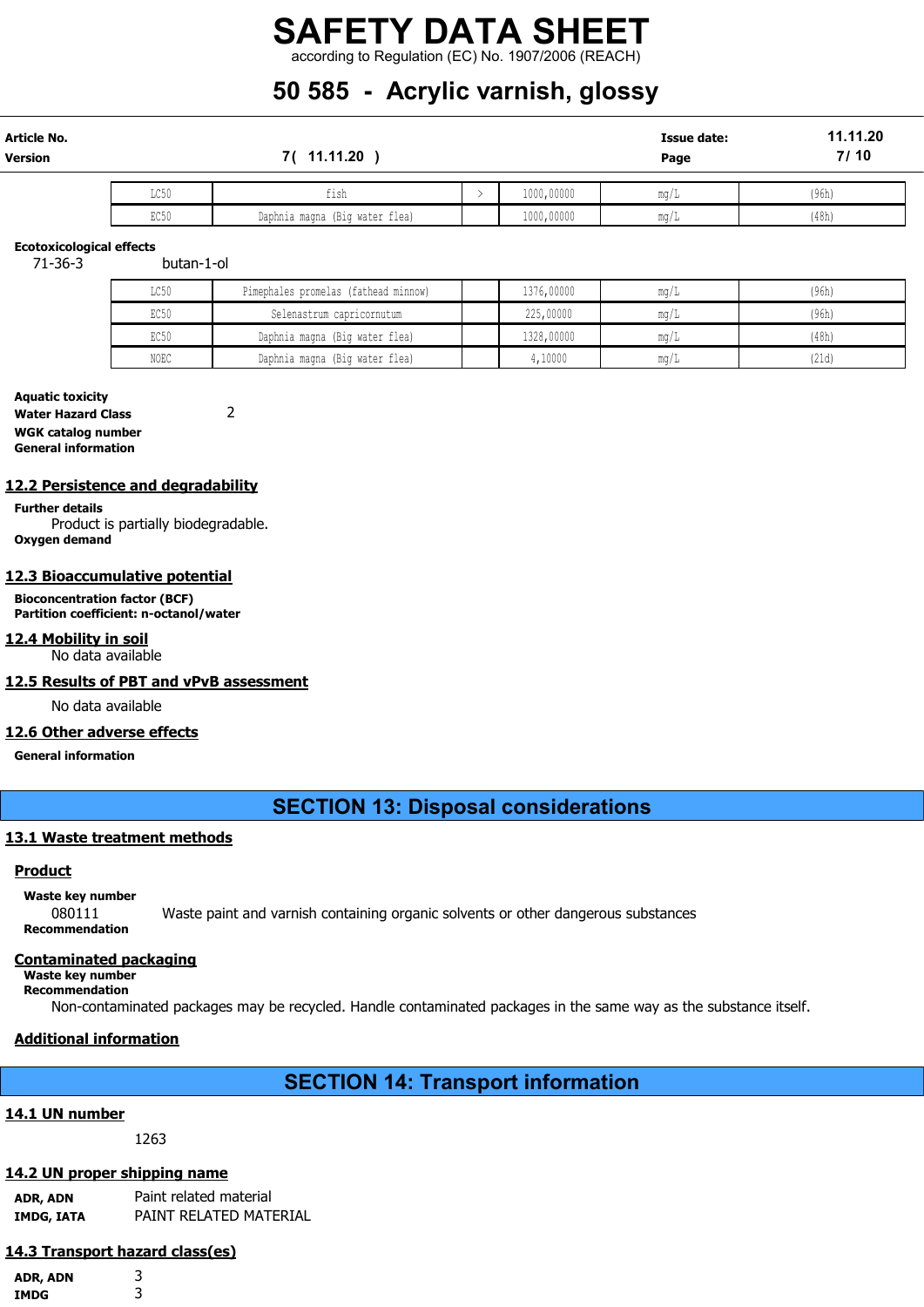according to Regulation (EC) No. 1907/2006 (REACH)

# 50 585 - Acrylic varnish, glossy

| Article No.            |                                                                                              |                                | <b>Issue date:</b> | 11.11.20 |
|------------------------|----------------------------------------------------------------------------------------------|--------------------------------|--------------------|----------|
| <b>Version</b>         |                                                                                              | 7( 11.11.20 )                  | Page               | 8/10     |
| <b>IATA</b>            | 3                                                                                            |                                |                    |          |
| 14.4 Packing group     |                                                                                              |                                |                    |          |
|                        | III                                                                                          |                                |                    |          |
|                        | 14.5 Environmental hazards                                                                   |                                |                    |          |
|                        | <b>Marine Pollutant - IMDG</b>                                                               | Yes                            |                    |          |
|                        | <b>Marine Pollutant - ADN</b>                                                                |                                |                    |          |
|                        | 14.6 Special precautions for user                                                            |                                |                    |          |
|                        | <b>Land transport (ADR/RID)</b>                                                              |                                |                    |          |
| <b>Code: ADR/RID</b>   |                                                                                              | F <sub>1</sub>                 |                    |          |
|                        | Kemmler-number                                                                               | 30                             |                    |          |
|                        | <b>Hazard label ADR</b>                                                                      | 3                              |                    |          |
|                        | <b>Limited quantities</b>                                                                    | 5L                             |                    |          |
|                        | <b>Contaminated packaging: Instructions</b>                                                  | P001 - IBC03 - LP01 - R001     |                    |          |
|                        | <b>Contaminated packaging: Special provisions</b><br>Special provisions for packing together | PP <sub>1</sub><br><b>MP19</b> |                    |          |
|                        | <b>Portable tanks: Instructions</b>                                                          | T <sub>2</sub>                 |                    |          |
|                        | <b>Portable tanks: Special provisions</b>                                                    | TP1 - TP29                     |                    |          |
| <b>Tank coding</b>     |                                                                                              | <b>LGBF</b>                    |                    |          |
|                        | <b>Tunnel restriction</b>                                                                    | D/E                            |                    |          |
| <b>Remarks</b>         |                                                                                              |                                |                    |          |
| EQ                     |                                                                                              | E <sub>1</sub>                 |                    |          |
|                        | <b>Special provisions</b>                                                                    | $163 - 367 - 650$              |                    |          |
|                        | Sea transport (IMDG)                                                                         |                                |                    |          |
| <b>EmS</b>             |                                                                                              | F-E, S-E                       |                    |          |
|                        | <b>Special provisions</b>                                                                    | 163 - 223 - 367 - 955          |                    |          |
|                        | <b>Limited quantities</b>                                                                    | 5L                             |                    |          |
|                        | <b>Contaminated packaging: Instructions</b>                                                  | P001 - LP01                    |                    |          |
|                        | <b>Contaminated packaging: Special provisions</b>                                            | PP <sub>1</sub>                |                    |          |
|                        | <b>IBC: Instructions</b>                                                                     | IBC03                          |                    |          |
| <b>IBC: Provisions</b> |                                                                                              |                                |                    |          |
|                        | <b>Tank instructions IMO</b>                                                                 | $\blacksquare$                 |                    |          |
|                        | <b>Tank instructions UN</b>                                                                  | T <sub>2</sub><br>TP1 - TP29   |                    |          |
|                        | <b>Tank instructions Special provisions</b><br><b>Stowage and segregation</b>                | category A                     |                    |          |
|                        | <b>Properties and observations</b>                                                           |                                |                    |          |
| <b>Remarks</b>         |                                                                                              |                                |                    |          |
| EQ                     |                                                                                              | E1                             |                    |          |
|                        | Air transport (IATA-DGR)                                                                     |                                |                    |          |
| Hazard                 |                                                                                              | Flammable Liquid               |                    |          |
| Passenger              |                                                                                              | 355 (60L)                      |                    |          |
| Passenger LQ           |                                                                                              | Y344 (10L)                     |                    |          |
| Cargo                  |                                                                                              | 366 (220L)                     |                    |          |
| <b>ERG</b>             |                                                                                              | 3L                             |                    |          |
| <b>Remarks</b>         |                                                                                              |                                |                    |          |
| EQ                     |                                                                                              | E1                             |                    |          |
|                        | <b>Special Provisioning</b>                                                                  | A192                           |                    |          |
|                        |                                                                                              |                                |                    |          |

# 14.7 Transport in bulk according to Annex II of MARPOL 73/78 and the IBC Code

No data available

# SECTION 15: Regulatory information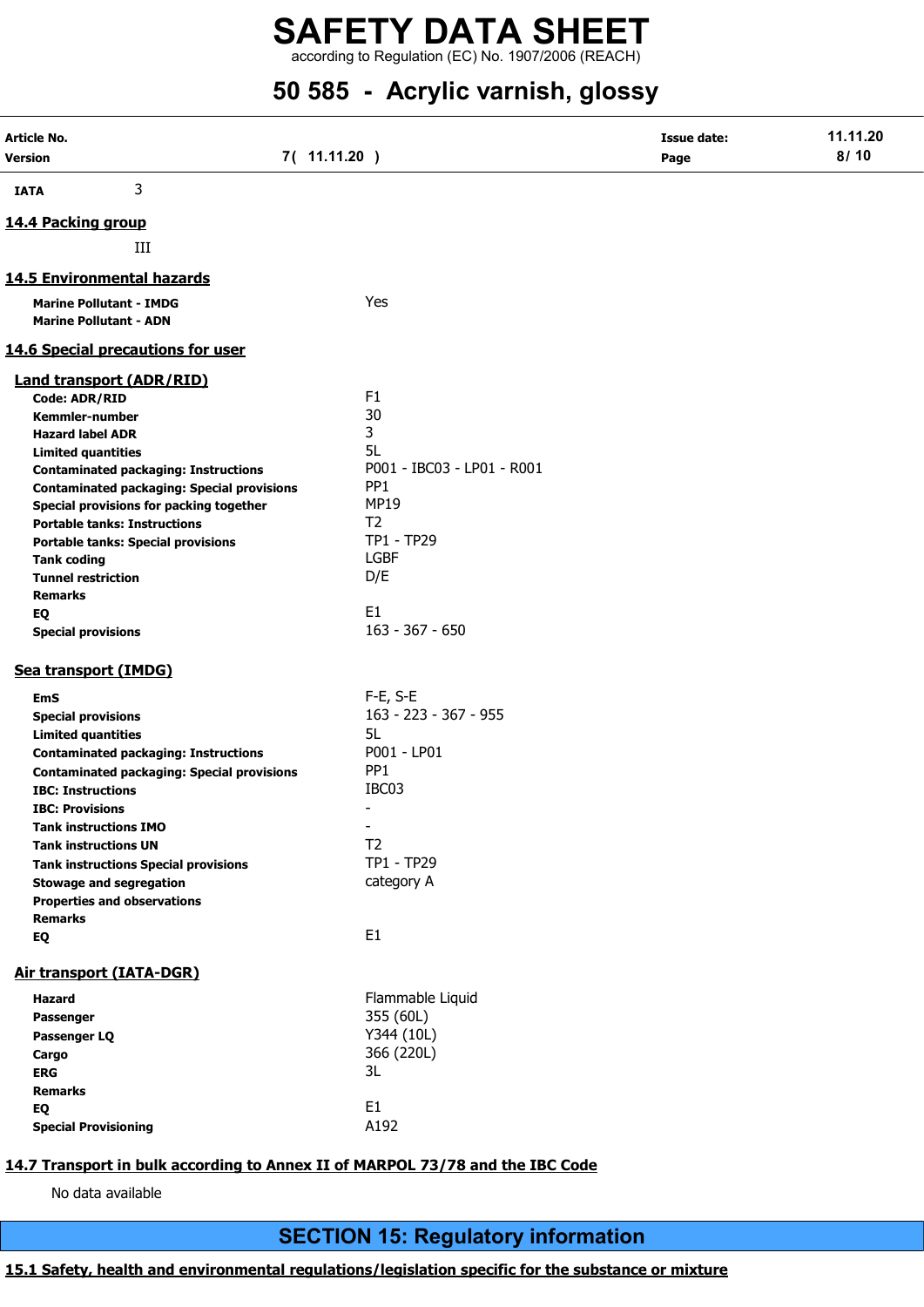according to Regulation (EC) No. 1907/2006 (REACH)

# 50 585 - Acrylic varnish, glossy

| Article No.    |             | <b>Issue date:</b> | 11.11.20 |
|----------------|-------------|--------------------|----------|
| <b>Version</b> | 7( 11.11.20 | Page               | 9/10     |

### National regulations

## **Europe**

Contents of VOC [%] **Contents of VOC** 0  $g/L$  $[a/L]$ Further regulations, limitations and legal requirements

**Germany** 

Storage class

Water Hazard Class 2

WGK catalog number Incident regulation Information on working limitations Further regulations, limitations and legal requirements

# **Denmark**

Further regulations, limitations and legal requirements

# **Hungary**

Further regulations, limitations and legal requirements

# Great Britain

Further regulations, limitations and legal requirements

# **Switzerland**

Contents of VOC [%] 72,25 % Further regulations, limitations and legal requirements

# USA

Further regulations, limitations and legal requirements Federal Regulations State Regulations

# **Japan**

Further regulations, limitations and legal requirements

# **Canada**

Further regulations, limitations and legal requirements

# **15.2 Chemical Safety Assessment**

# SECTION 16: Other information

# Further information

| <b>Hazard statements (CLP)</b> | H225 Highly flammable liquid and vapour.                                                        |
|--------------------------------|-------------------------------------------------------------------------------------------------|
|                                | H226 Flammable liquid and vapour.                                                               |
|                                | H304 May be fatal if swallowed and enters airways.                                              |
|                                | H315 Causes skin irritation.                                                                    |
|                                | H319 Causes serious eye irritation.                                                             |
|                                | H335 May cause respiratory irritation.                                                          |
|                                | H336 May cause drowsiness or dizziness.                                                         |
|                                | H373 May cause damage to organs (or state all organs affected, if known) through prolonged or   |
|                                | repeated exposure (state route of exposure if it is conclusively proven that no other routes of |
|                                | exposure cause the hazard).                                                                     |
|                                | H411 Toxic to aquatic life with long lasting effects.                                           |
|                                | EUH066 Repeated exposure may cause skin dryness or cracking.                                    |